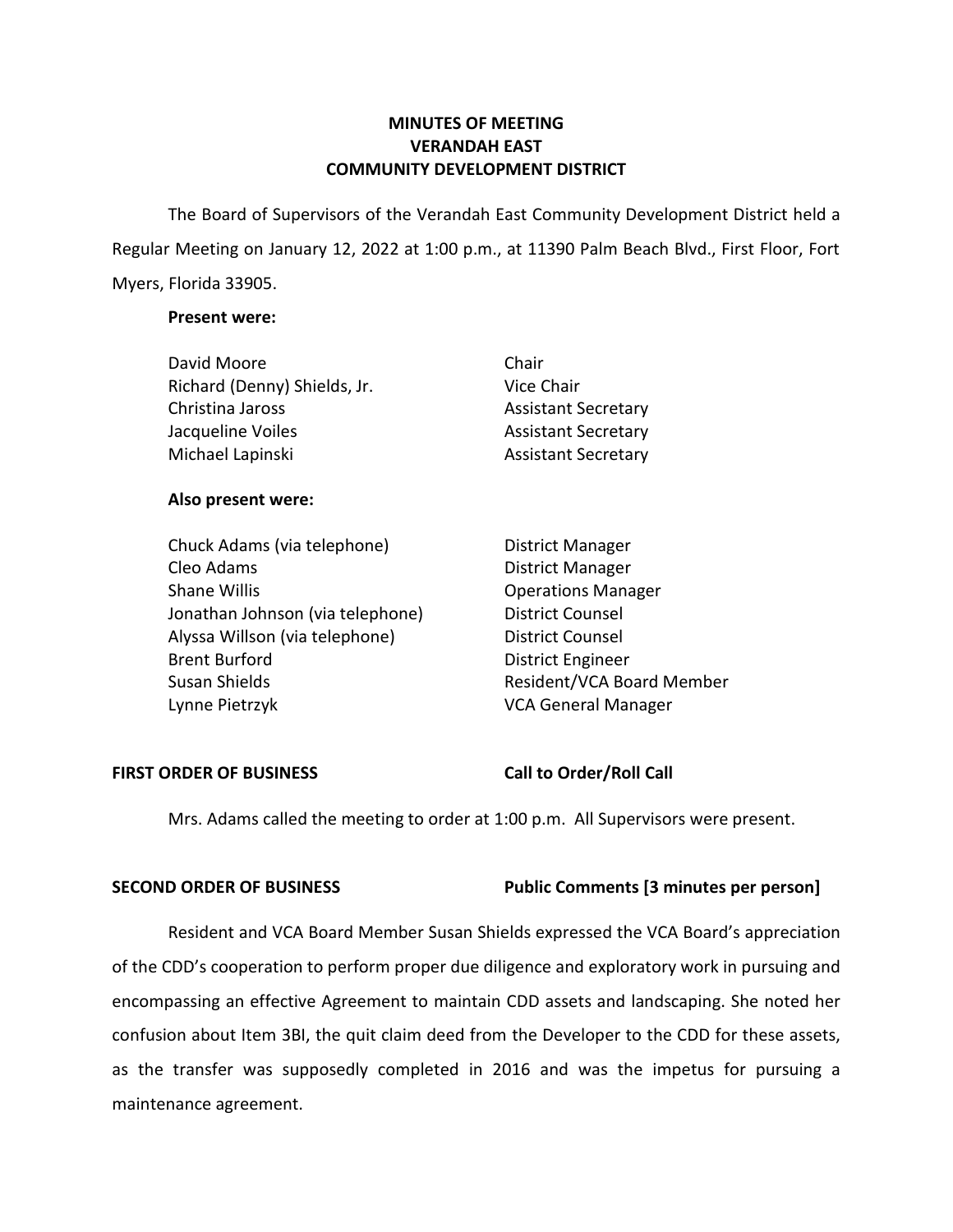**THIRD ORDER OF BUSINESS Update: CDD Ownership and Maintenance of Property** 

 **A. Consideration of Agreement Between the Verandah East Community Development District and Verandah Community Association, Inc., for Facility Management, Operation and Maintenance Services** 

#### **B. Consideration of Conveyance Documents**

#### **I. Quit Claim Bill of Sale (Perimeter Wall and Landscaping)**

Ms. Willson stated the Quit Claim Bill of Sale was initially included because, as discussed in prior meetings, only portions of the perimeter wall within certain areas were conveyed in 2016; it was not the entire perimeter wall. Rather than a piecemeal process of having the part of the wall that was previously conveyed and the part of the wall not conveyed to this part of the CDD, the Quit Claim Deed would ensure that the CDD has full interest in the entire wall for this portion of the CDD.

Discussion ensued regarding whether the fencing and the wall on Club property would be turned over to the CDD or to the VCA, the purpose of pursuing a Maintenance Agreement with the VCA and whether the Developer has the right to execute an Agreement with the CDD.

Mr. Shields believed the VCA should control and perhaps even own the wall.

Mr. Moore described the portions of the wall that were never planned for and stated he is not in agreement that the CDD is the correct repository.

Discussion ensued about conflicting maintenance easements, ownership of properties on which the wall is constructed and whether the CDD should take ownership of the property.

Ms. Willson stated the VCA's attorney was recommending that the VCA be the responsible entity for maintenance, repairs and replacement and the CDD be the owner and carry the insurance on the wall. If both entities agree, the VCA would be responsible for wear and tear and replacement of the wall.

Discussion ensued regarding the 2016 bond restructuring, easements, maintenance agreements, ongoing funding of maintenance and repairs and previous actions by the Developer on behalf of the CDD. The consensus was that signing the Quit Claim today without further research into the issues may further complicate the issue.

Ms. Willson recommended tabling Items 3BI and 3BII.

2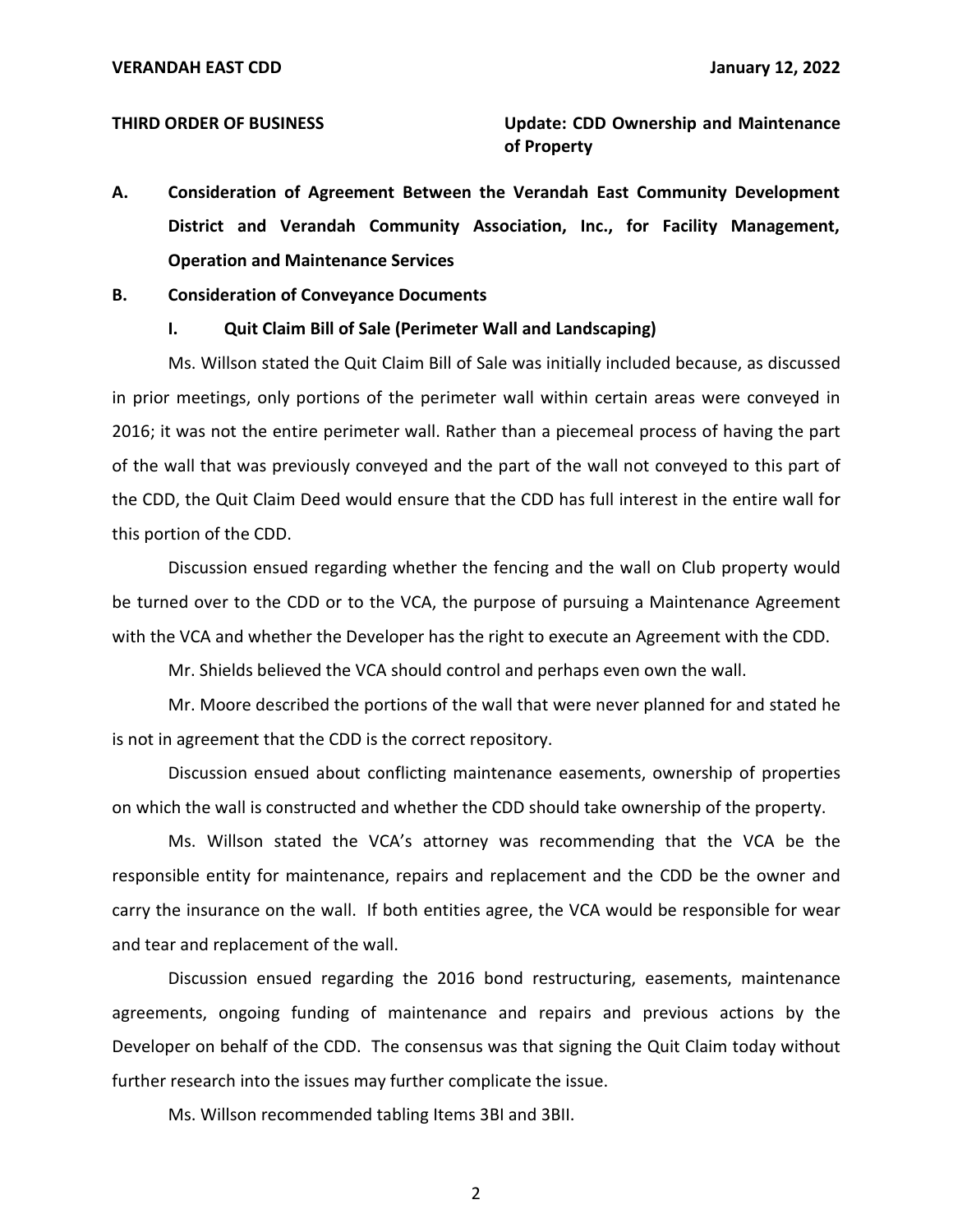**On MOTION by Mr. Moore and seconded by Mr. Shields, with all in favor, tabling Items 3BI and 3BII and authorizing a CDD Board Member to work with the VCA representatives and Staff, was approved.** 

Mr. Lapinksi was designated to work with the VCA and Staff on the Maintenance Agreement.

Discussion ensued regarding the difference in wall ownership between the Verandah East CDD (VECDD) and the Verandah West CDD (VWCDD). Ms. Willson stated VWCDD never had ownership of the wall, did not refinance it using public funds to pay for the wall and never accepted ownership of the wall. When VECDD refinanced its bonds, public funds were utilized to pay for hardscape and, as a result, the VECDD could not sell the wall. Ms. Willson stated she would research the bond indenture requirements to see if the requirement would expire when the bonds are no longer outstanding. Mrs. Adams stated that would be in May 2037.

The consensus was that Item 3A would also be tabled but remain on the agenda.

Ms. Willson stated the VCA also requested an inspection of the wall and the District Engineer was contacted accordingly. Mr. Burford stated the inspection was underway; he was utilizing a GPS unit and documenting the concrete wall and chain-link fence so that an accurate survey can be compiled as previously discussed.

Discussion ensued regarding wall repairs to be done in Otter Bend. The consensus was that the repairs were approved. Mr. Burford described previous wall and fence damage and stated his survey would identify damage beyond wear and tear. He noted that the wall would need additional attention in the coming years.

#### **II. Release of License Agreement**

#### **III. Special Warranty Deed (Edgewater Trace, Parcel 127 North)**

Ms. Willson stated the Special Warranty Deed was the same as previously presented. Questions were raised and the District Engineer would address the platting issue discovered.

Mr. Burford stated the County changed some requirements; previously in other portions of the CDDs the required 20' lake maintenance easement allowed for 10' to be on the owner's property but that changed. Now, no portion of the lake maintenance easement is permitted to be on the lots, so two 10' wide easements are utilized.

3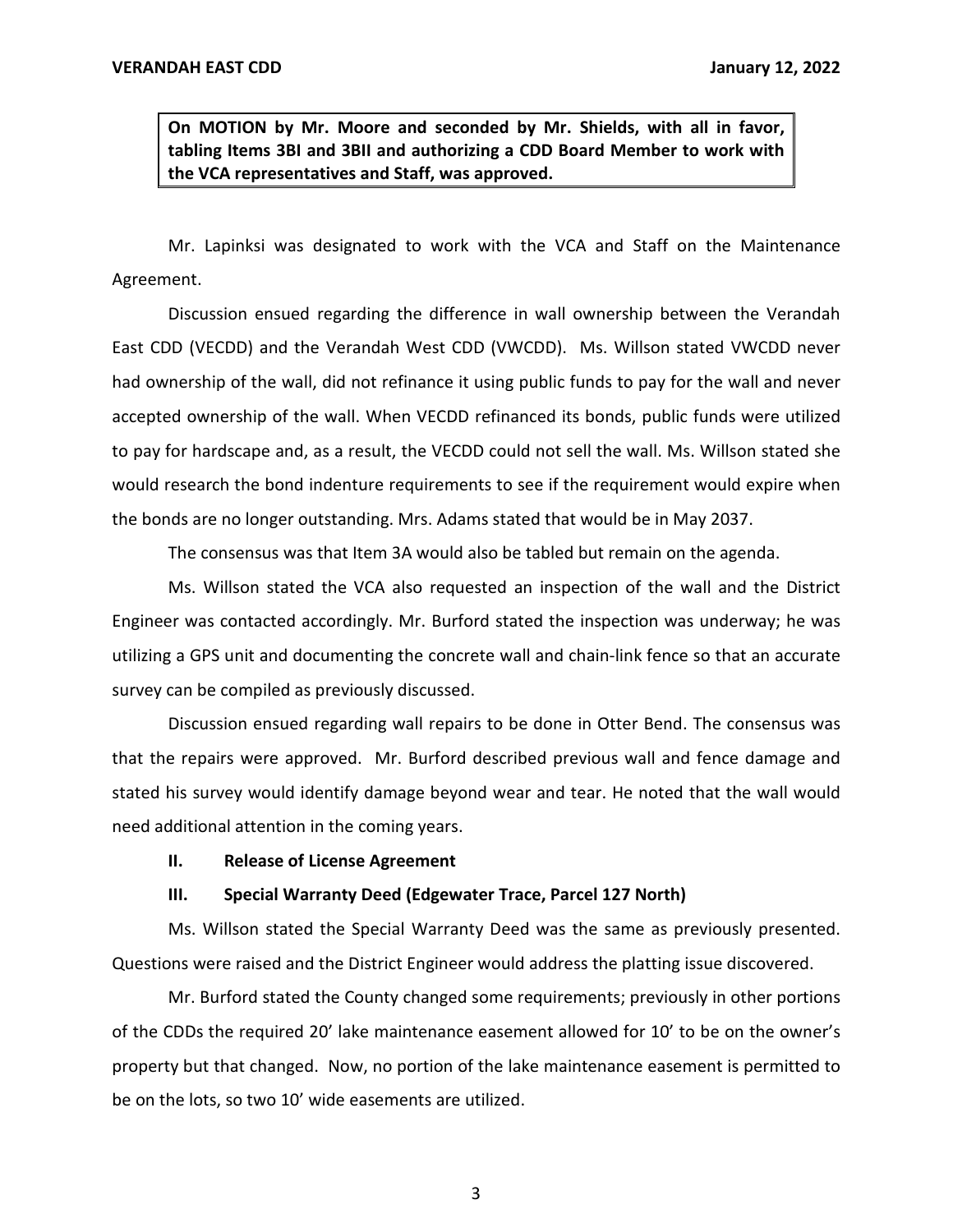**On MOTION by Mr. Moore and seconded by Ms. Voiles, with all in favor, the Special Warranty Deed for Edgewater Trace, Parcel 127 North, was accepted.** 

### **IV. Quit Claim Warranty Deed (Edgewater Trace, Parcel 127 North)**

Ms. Willson stated the District Engineer reviewed this document and deemed it appropriate for acceptance. Mr. Moore stated he was unable to locate the folio number in Lee County's system so he cannot sign it. Mr. Moore provided the folio number to Mr. Burford for reference.

# **V. Bill of Sale – Edgewater Trace, Parcel 127 North**

### **VI. Quit Claim Bill of Sale (Edgewater Trace LK-3)**

The consensus was to table Items 3B IV, V and VI to the next meeting.

# **Relating to the Amendment of the Annual Budget for the Fiscal Year Beginning October 1, 2020, and Ending September FOURTH ORDER OF BUSINESS Consideration of Resolution 2022-01, 30, 2021**

Mr. Adams presented the proposed amended Fiscal Year 2021 budget. As some line items were nearly at budget, amending the Fiscal Year 2021 budget was recommended to avoid the possibility of an audit finding if any journal entry adjustments could cause an issue.

Mrs. Adams presented Resolution 2022-01.

 **On MOTION by Mr. Moore and seconded by Ms. Jaross, with all in favor, Resolution 2022-01, Relating to the Amendment of the Annual Budget for the Fiscal Year Beginning October 1, 2020, and Ending September 30, 2021, was adopted.** 

# **FIFTH ORDER OF BUSINESS Consideration of Johnson Engineering, Inc., Stormwater Management Needs Analysis Proposal**

Mr. Burford presented the Johnson Engineering, Inc., proposal for preparation and submittal of the Stormwater Management Needs Analysis Report. Mr. Moore asked if this would be a shared expense with VWCDD. Mr. Burford replied affirmatively.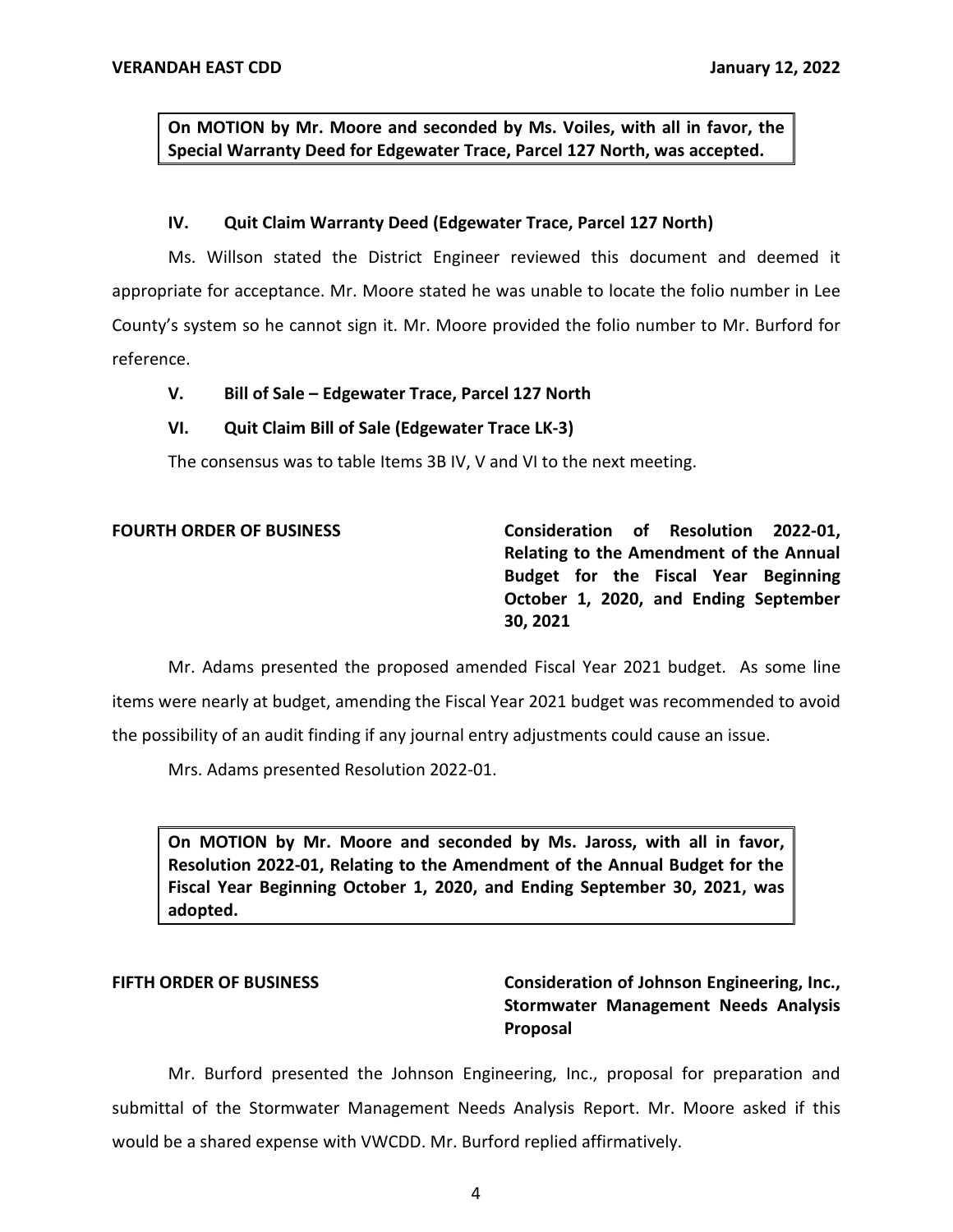Discussion ensued regarding street inlets and infrastructure owned by the VCA. Ms. Willson believed it might be appropriate to include a footnote in the facility description stating that other infrastructure owned by the VCA contributes to the facilities; however, it is not necessary to report on another entity's infrastructure. Mr. Moore stated he would advise the VCA about the reporting requirement.

Discussion ensued regarding the Report and funding sources for mitigation and repairs.

 **On MOTION by Mr. Moore and seconded by Mr. Shields, with all in favor, the Management Needs Analysis Report, amended as discussed, in a not to exceed Johnson Engineering, Inc., proposal for preparation of the Stormwater amount of \$8,450, was approved.** 

### **SIXTH ORDER OF BUSINESS Ratification of HGS Transition Letter**

### • **Kutak Rock LLP Retention and Fee Agreement**

Ms. Willson presented the joint letter by Hopping Green & Sams and Kutak Rock, LLP

and the Kutak Rock Retention and Fee Agreement, previously executed by the Chair.

 **On MOTION by Mr. Moore and seconded by Mr. Shields, with all in favor, engagement of Kutak Rock, LLP, for District Counsel Services and the Retention and Fee Agreement, were approved.** 

SEVENTH ORDER OF BUSINESS Discussion: Statutory Changes from 2021 **Legislative Session** 

# **A. Wastewater and Stormwater Needs Analysis**

This item was addressed during the Fifth Order of Business.

# **B. Prompt Payment Policies**

 • **Consideration of Resolution 2022-02 Adopting Prompt Payment Policies and Procedures Pursuant to Chapter 218, Florida Statutes; Providing a Severability Clause; and Providing an Effective Date** 

 Ms. Willson presented Resolution 2022-02 and discussed new legislation making it necessary for the CDD to implement prompt payment policies for construction contracts.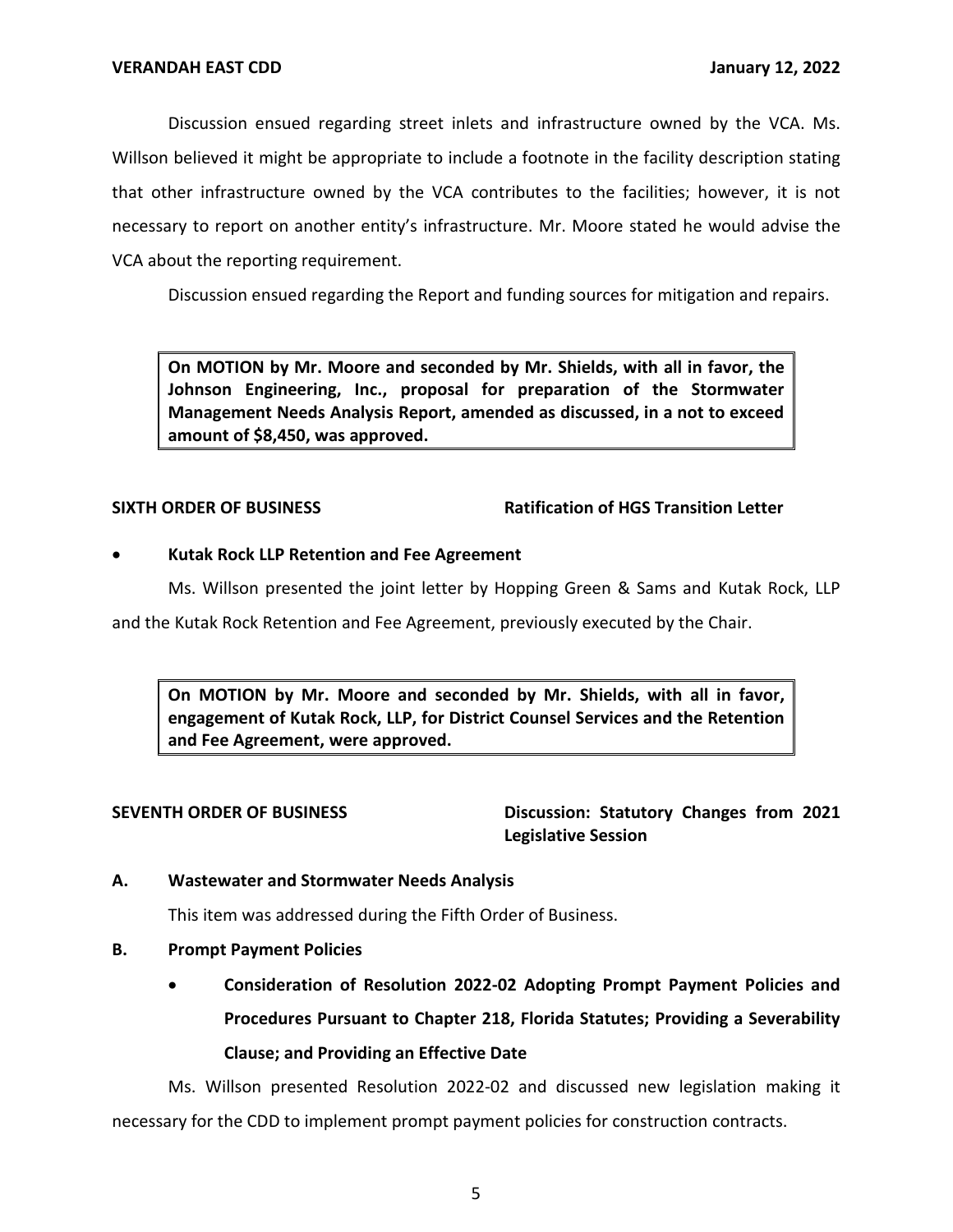**On MOTION by Mr. Shields and seconded by Mr. Lapinski, with all in favor, Resolution 2022-02 Adopting Prompt Payment Policies and Procedures Pursuant to Chapter 218, Florida Statutes; Providing a Severability Clause; and Providing an Effective Date, was adopted.** 

**Acceptance Statements as of November 30, 2021 EIGHTH ORDER OF BUSINESS Acceptance of Unaudited Financial** 

Mrs. Adams presented the Unaudited Financial Statements as of November 30, 2021.

 **On MOTION by Mr. Lapinski and seconded by Mr. Shields, the Unaudited Financial Statements as of November 30, 2021, were accepted.** 

**NINTH ORDER OF BUSINESS Approval of October 13, 2021 Regular Meeting Minutes** 

This item was presented following Item 10A.

### **TENTH ORDER OF BUSINESS** Staff Reports

# **A. District Counsel:** *Kutak Rock LLP*

There was no report.

Mr. Moore stated he did not receive an email regarding insurance. Mrs. Adams stated she would re-send it.

# ▪ **Approval of October 13, 2021 Regular Meeting Minutes**

**This item, previously the Ninth Order of Business, was presented out of order.** 

Mrs. Adams presented the October 13, 2021 Regular Meeting Minutes.

 **On MOTION by Ms. Voiles and seconded by Mr. Moore, with all in favor, the October 13, 2021 Regular Meeting Minutes, as presented, were approved.** 

#### **B. District Engineer:** *Johnson Engineering, Inc.*

Mr. Burford stated that the expense discussed for the Stormwater Needs Analysis Report is the cost for VECDD only and VWCDD West would be billed the same amount.

### **C. District Manager:** *Wrathell, Hunt & Associates, LLC*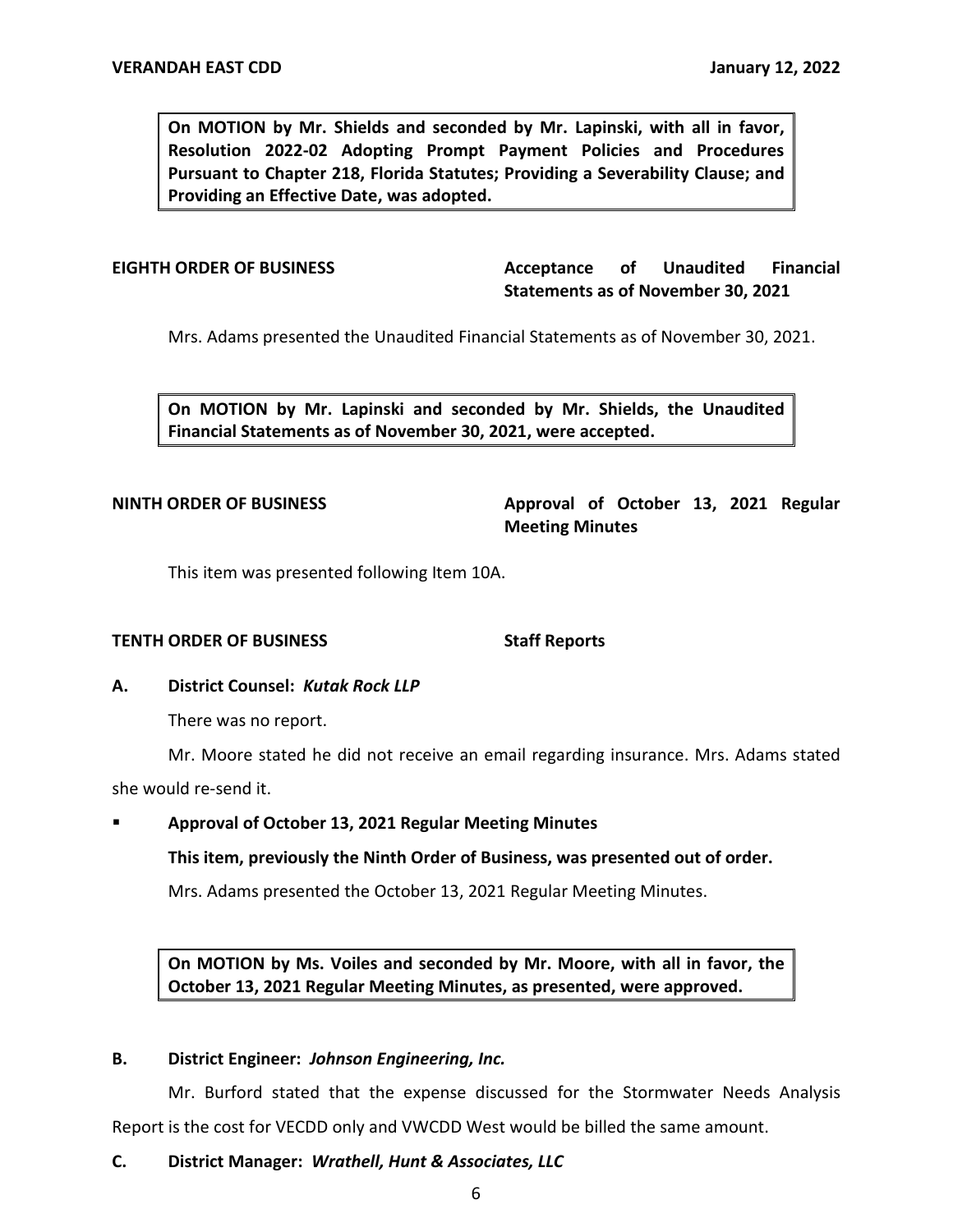#### **VERANDAH EAST CDD**

# • **NEXT MEETING DATE: May 11, 2022 at 1:00 P.M.**

### o **QUORUM CHECK**

All Supervisors confirmed their attendance at the May 11, 2022 meeting.

## **ELEVENTH ORDER OF BUSINESS Supervisors' Requests**

Mr. Moore thanked Staff for addressing the wall repairs. He discussed concerns about Florida Power & Light (FPL) billing and issues with discrepancies pertaining to the meters.

Mr. Moore asked if the Board would prefer to only receive digital agendas. The consensus was to continue receiving hardcopies of the agenda books.

Mr. Moore stated residents have been cutting foliage in the preserves behind their homes. He suggested sending information regarding this to residents in conjunction with the VCA. Mrs. Adams stated that she would have the information added to the CDD website and the HOA can e-blast the information to the residents.

Mr. Willis stated the aforementioned insurance information was emailed to the Board by Ms. Gillyard on December 13, 2021. Mr. Willis stated it would be emailed again.

Mrs. Adams stated a letter was sent to the resident who apparently sprayed ground cover and seemed to have trimmed foliage in the conservation area behind their home. Conservation signs are present in the area. The resident signed for the letter but Staff has not received any calls from the resident.

# **TWELFTH ORDER OF BUSINESS Adjournment**

There being nothing further to discuss, the meeting adjourned.

 **On MOTION by Mr. Moore and seconded by Ms. Voiles, with all in favor, the meeting adjourned at 2:16 p.m.** 

### [SIGNATURES APPEAR ON THE FOLLOWING PAGE